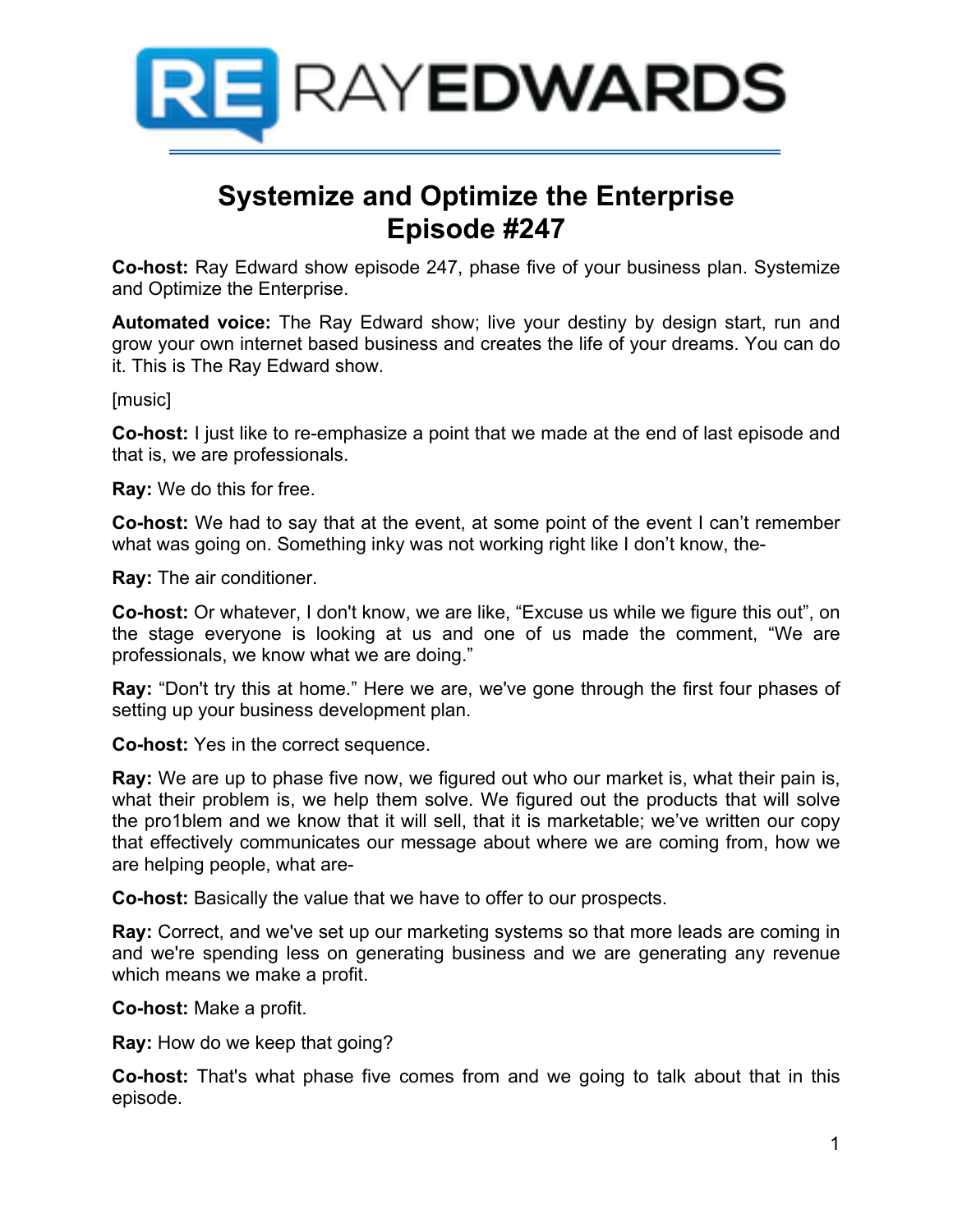**Ray:** In mere moments.

**Automated voice:** Putting first things first and creating prosperity with purpose, this is spiritual foundations.

**Ray:** Now this will freak some people out a little bit, both those who follow Jesus and those who don't. That's my favorite kind of spiritual foundation episode.

**Co-host:** That freaks everyone out.

**Ray:** Yap, a little bit, I admit I take a little bit of, it's a little fun to do that.

**Co-host:** A little, you take a little joy at a rock in the boat.

**Ray:** I do. If you've ever wondered like, "I don't know what to write in my copy or what I'm going to say during this talk that I'm giving," or "I got to have a conversation with someone I don't know exactly the right words to say." I've always been the kind of person that I try to script it out in advance. You may or may not know this about me but sometimes especially when I'm going to have a difficult conversation I'll actually write out the conversation before I have the call.

**Co-host:** Oh really, I did not know that.

**Ray:** I've kept it pretty much a dark secret for as long as I possibly could.

**Co-host:** I just go through the conversation like 20 times in my head.

**Ray:** Oh, well that's much less obsessive.

**Co-host:** Yes. [laughs]

**Ray:** In 1st Corinthians 1:4-5 it says, "I thank my God always concerning you, for the grace of God which was given to you by Christ Jesus that you ere enriched in everything by Him in all utterance and all knowledge."

**Co-host:** Utterance; that has nothing to do with milking cows?

**Ray:** [laughs] No it's, that's utterly ridiculous. You're going to milk these jokes for all it's worth don't you?

**Co-host:** I'm saving the cream at the crop for me.

**Ray:** We'll be here all week ladies and gentlemen, tip your waiters and waitresses. Let's unpack this just a bit as preachers would say, I probably shouldn't say that because I'm not really a preacher. But let's examine exactly what this means because it sounds very hipholute and it's kind of biblical language that for a lot of people as in media like-

**Co-host:** Oh it makes sense because it comes from the bible.

**Ray:** I think God always concerning you, that's pretty plain. I'm thanking God for you. It's awesome to be you.

**Co-host:** Right, God thank you for them.

**Ray:** For the Grace of God which was given to you by Christ Jesus so we get grace.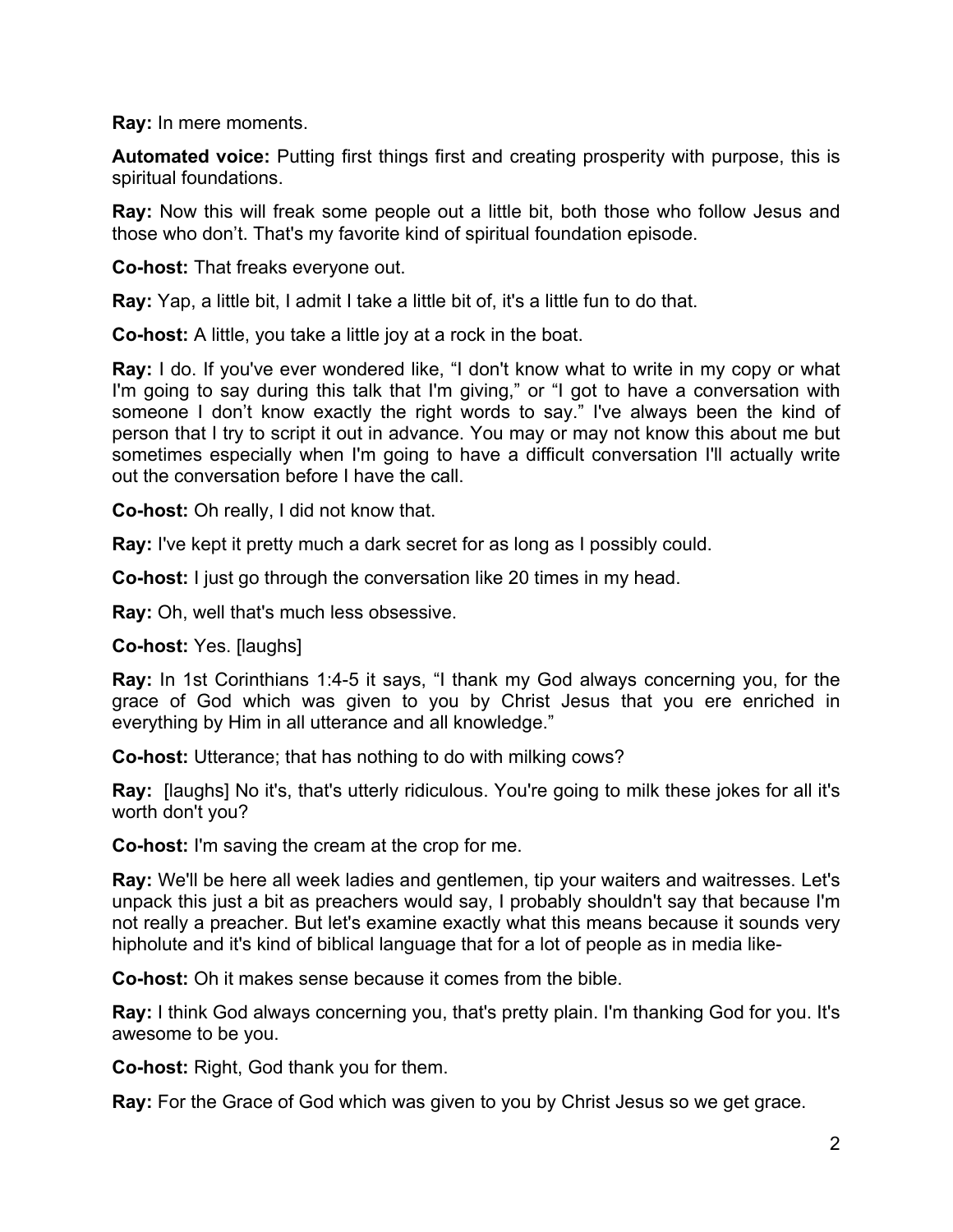**Co-host:** Who is also thanking God for grace?

**Ray:** Grace is unmerited favor, we don't even have to deserve it, we can't deserve it, and we just get it.

**Co-host:** We just get it.

**Ray:** Then you were enriched, now listen carefully, you listening to my voice right now, you were enriched in everything by Him in all utterance, in other word at everything that you say and all knowledge.

**Co-host:** Right.

**Ray:** If you ever get stuck for what to say, if you will trust, it says it elsewhere in scripture, "Don't worry about what to say because the Holy Spirit will give the words to you." Now, for those of you who are biblical fanatics and I say that in the most loving way, I'm right there with you. I know that scripture of this reference is taken a little bit out of context, but I still think it's applicable; God gives us the wisdom that we need to say the right words in every situation.

And so sometimes, this is where people are going to freak out a little bit, sometimes when I am writing a copy and I am stuck, I will just say, "Lord, I don't know what to write so I'm waiting for you." And then I just start writing. Some of my best copies come from that place so you want to talk about the muse? I know the muse, personally.

**Co-host:** You know the band, the muse?

**Ray:** No, I don't know them. I would like to. If you guys are listening muse and 100 bucks. That is right.

**Automated voice:** Now, simple hacks that make life cheaper, easier and faster; Ray's tip of the week.

**Co-host:** You know that 100 bucks thing is -- it's become a thing now.

**Ray:** It's catching on. We had people at the conference even say it.

**Co-host:** Without any prompting, they just shout out from the audience, "A 100 bucks."

**Ray:** We actually had somebody send us a100 bucks.

**Co-host:** We had to tell people don't actually do that now because someone did it.

**Ray:** It's just a joke.

**Co-host:** Someone did it and we had to-

**Ray:** It's just a joke, not a sponsor. My tip of the week is actually a little piece of hardware that really been pleased with and this will show you how geeky I am, but I get excited over a seven port USB hub.

**Co-host:** Whoa.

**Ray:** This is from Asentay, a company I have never heard of.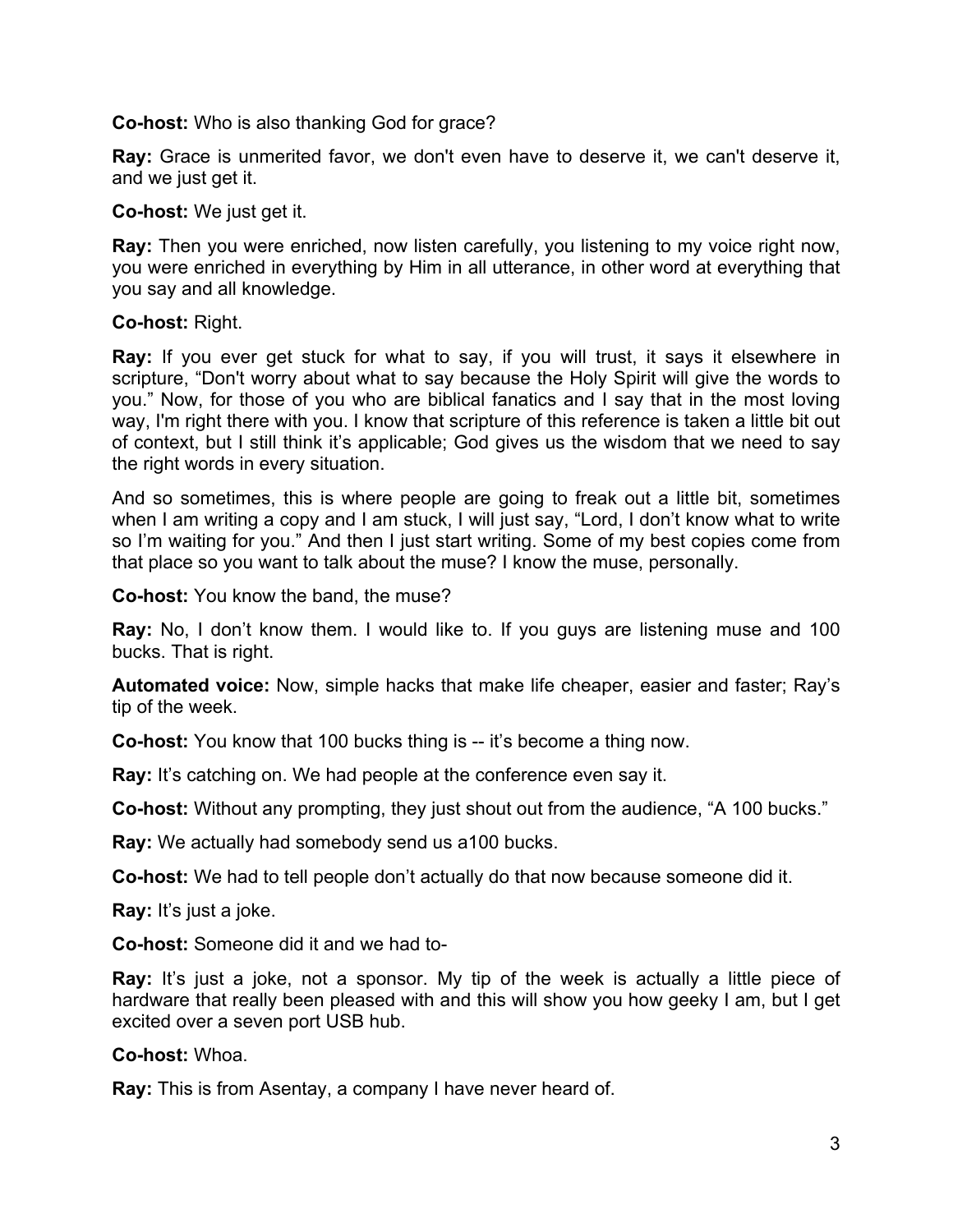**Co-host:** It sounds like one of those Chinese.

**Ray:** Sweat factories.

**Co-host:** Unfortunately.

**Ray:** But I don't know that for a fact.

**Co-host:** No.

**Ray:** And they make hardware that looks suspiciously similar to apple hardware.

**Co-host:** That's weird, why would they copy apple?

**Ray:** I'm not sure but it worked on me. So this is an aluminum 10 port hub. It's seven ports USB 3.0 and three charging ports and if you use a MacBook Pro like I do, you'd know that one of the limitations of the MacBook Pro is there're only two USB ports in the thing.

**Co-host:** Clarifying question, the three charging ports, are they also data transfer ports?

**Ray:** This is a good question because I thought that was true but it's not.

**Co-host:** They're just-

**Ray:** They are just charging ports.

**Co-host:** Bummer.

**Ray:** Yes. That was a bummer but it's still so useful.

**Co-host:** So cool.

**Ray:** Because I do things like, I like to plug in my Ethernet, internet connection here at the office but it had to be a choice. Whenever we did a zoom call with our master mind group, am I going to have Ethernet, internet which is just a hardware connection to the internet which is faster and more reliable or am I going to use Logitech C920 camera to do this.

**Co-host:** -Which is a better camera.

**Ray:** I had to choose now I don't have to choose because I can plug both end into this hub.

**Co-host:** That is nice.

**Ray:** It is a fairly inexpensive.

**Co-host:** What does it plug into your computer with?

**Ray:** USB 3.0.

**Co-host:** I'm wondering if they did thunderbolt. They could probably have all them be charging and data points.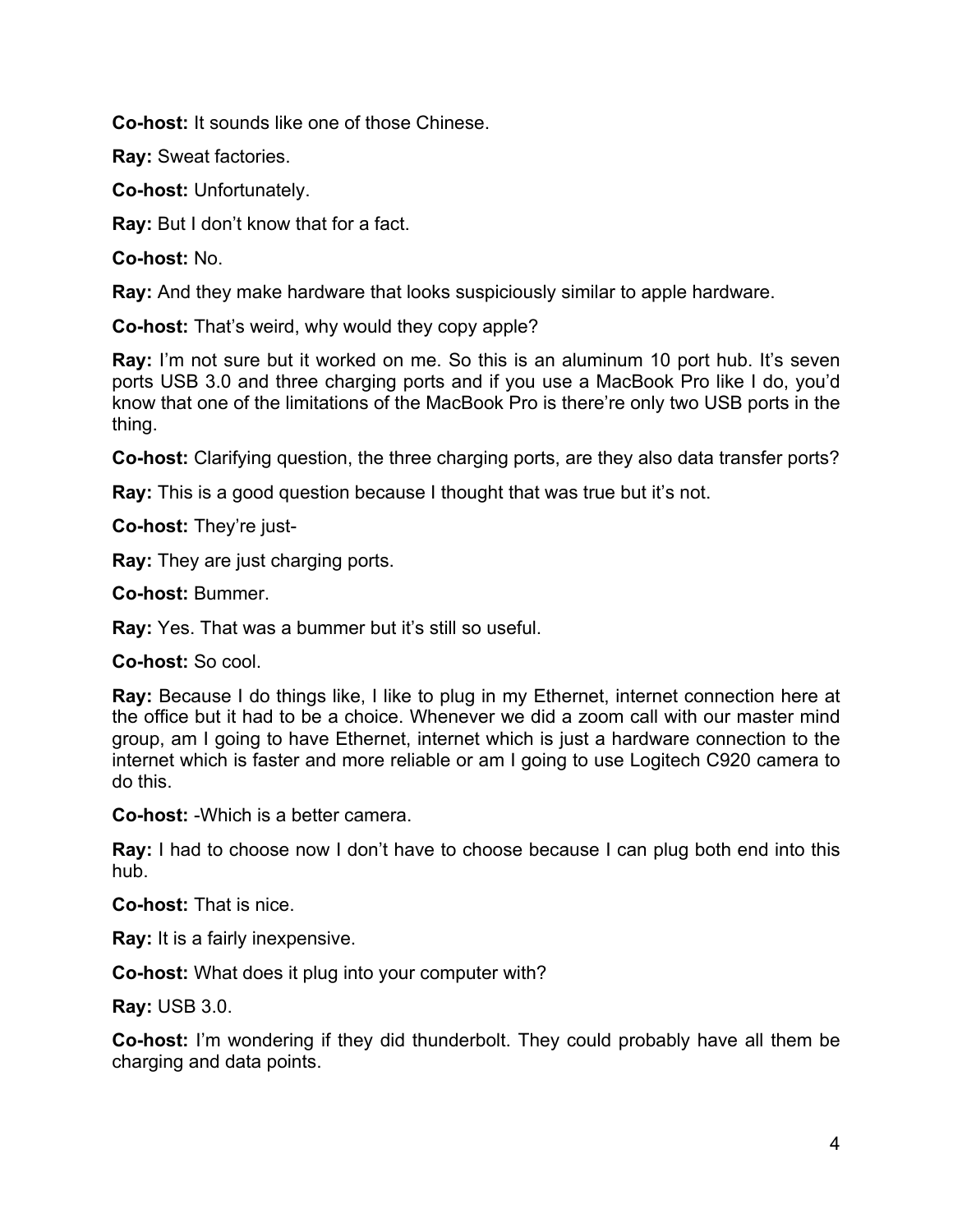**Ray:** That would be awesome but I didn't see that offered. It's pretty small, low profile. It works with PC desktop, if you have one of those. With a Mac desktop, with a MacBook pro, a Mac mini or any Notebook that you might find in the market, it's a mini hub and it's very useful and it's powered, you don't have that phenomenon where you plug thing into it and they don't work because they don't have enough power coming through it.

You plug this in to the wall and there is power for all your stuff. There is a link in the show and I'd just go to ReyEdwards.com/248-1

# **Co-host:** Seven.

**Ray:** 247-- /247 and you can find the link to get this hub and you can get on Amazon and I think it was like 40 bucks. Pretty cool deal.

**Automated voice:** And know our future in presentation.

**Co-host:** All right, we're in phase five.

**Ray:** Phase five. We've got the enterprise humming long, not the starship.

**Co-host:** That'd be fun though. I wish…

**Ray:** I'd like to have one of those.

**Co-host:** Me to.

**Ray:** I'm not really a materialist kind of person but I would like to have a mini enterprise. That's like the ultimate motor home.

**Co-host:** Please.

**Ray:** It's my **[inaudible 00:09:07]** motor home.

**Co-host:** It will bite the caveat because technically apparently we could actually build something the size of the enterprise but it would have to be propelled by-

**Ray:** It couldn't go anywhere.

**Co-host:** No. If someone tries to send me the enterprise, I want it to have a functioning WebDrive drive.

**Ray:** Let me pause something to you. What if somebody built a space station that looked exactly like the enterprise and you can take a vacation there.

**Co-host:** Okay and you just pretend that it's an orbit around earth?

**Ray:** Yes.

**Co-host:** That would be pretty fun.

**Ray:** The only problem is there'd be no gravity.

**Co-host:** Oh yes. We just have to -- If you're going to give me an enterprise it need to have a functioning, fast the light WebDrive and artificial gravity.

**Ray:** And inertial dampers.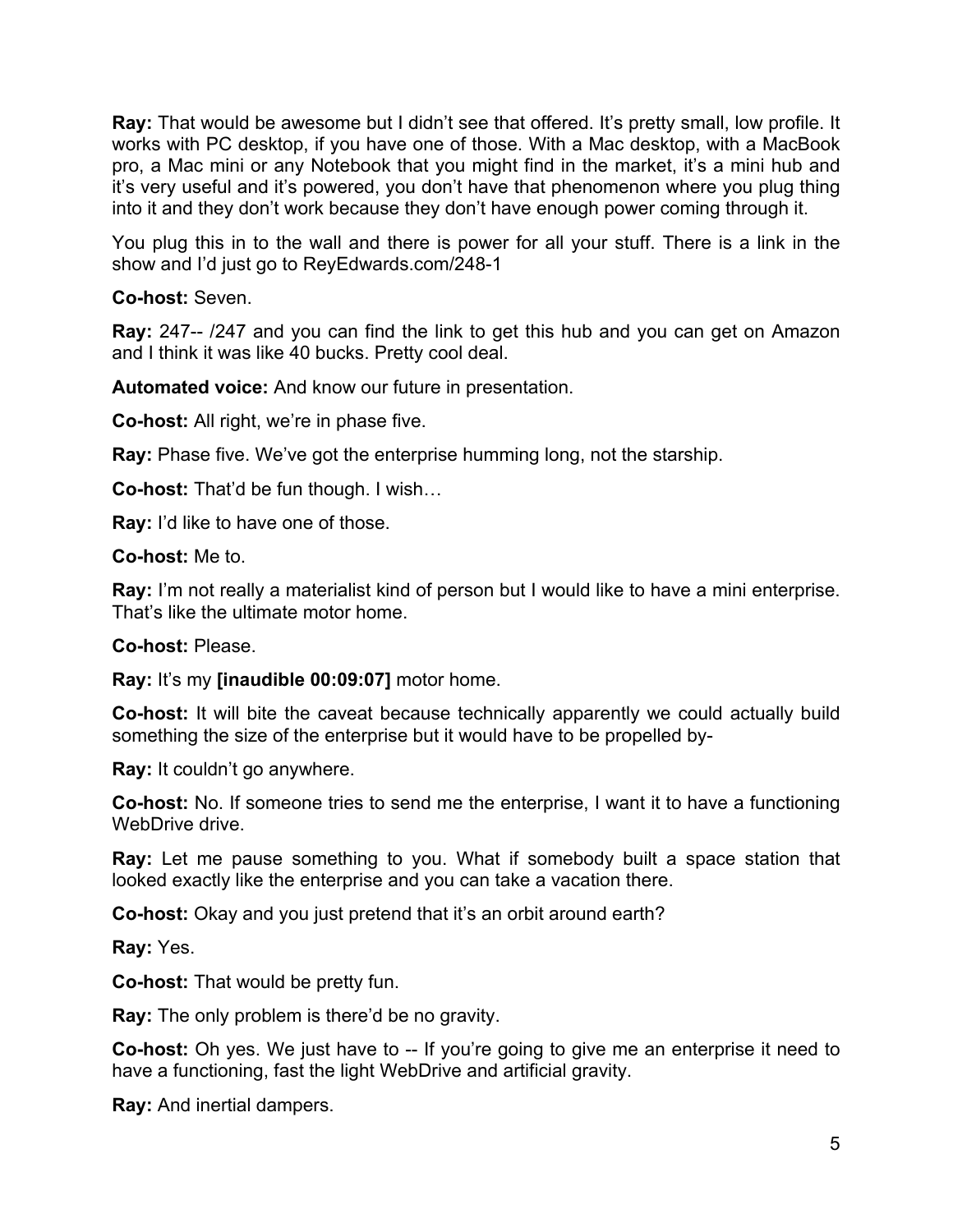**Co-host:** Oh yes, you really need to have those.

**Ray:** Otherwise, you need to have seat belts. Okay we digress. We're actually talking about how to automize and automize.

**Co-host:** We are professionals.

**Ray:** Optimize and systemize your enterprise you've got all your marketing systems in place. You've got the right audience to figure out. You've got the right products for them. You've got the right messaging that communicates the solution to their problem. And you've got a marketing system that's generating consistent, regular, reliable business for you.

**Co-host:** Right.

**Ray:** So you're done, right.

**Co-host:** No.

**Ray:** You can just walk away. Make money while you sleep. Ron Popeil.

**Co-host:** He did sell some cool stuff.

**Ray:** He did make money while he slept.

**Co-host:** That's true he did. So this is where I guess like the data geeks want to spend all their time.

**Ray:** It is like the perfect thing for that kind of person.

**Co-host:** And it is fun, I'm going to admit it I kind of like.

**Ray:** This kind is you.

**Co-host:** Yes, I do like. I didn't realize about myself but I kind of like taken all the numbers and comparing them and doing Excel-

**Ray:** Can I just share with you publically for the first time. I was so delighted, when I say for the first time publically I mean I haven't share this with you privately either. I was so delighted when I found out that you're this kind of person. Because I was like, "I'm totally not this kind of person," and for the fact you are I'm so grateful.

**Co-host:** I don't know there is something about compiling this data and then doing with the equations to see which she is converting into what and the cost per lead."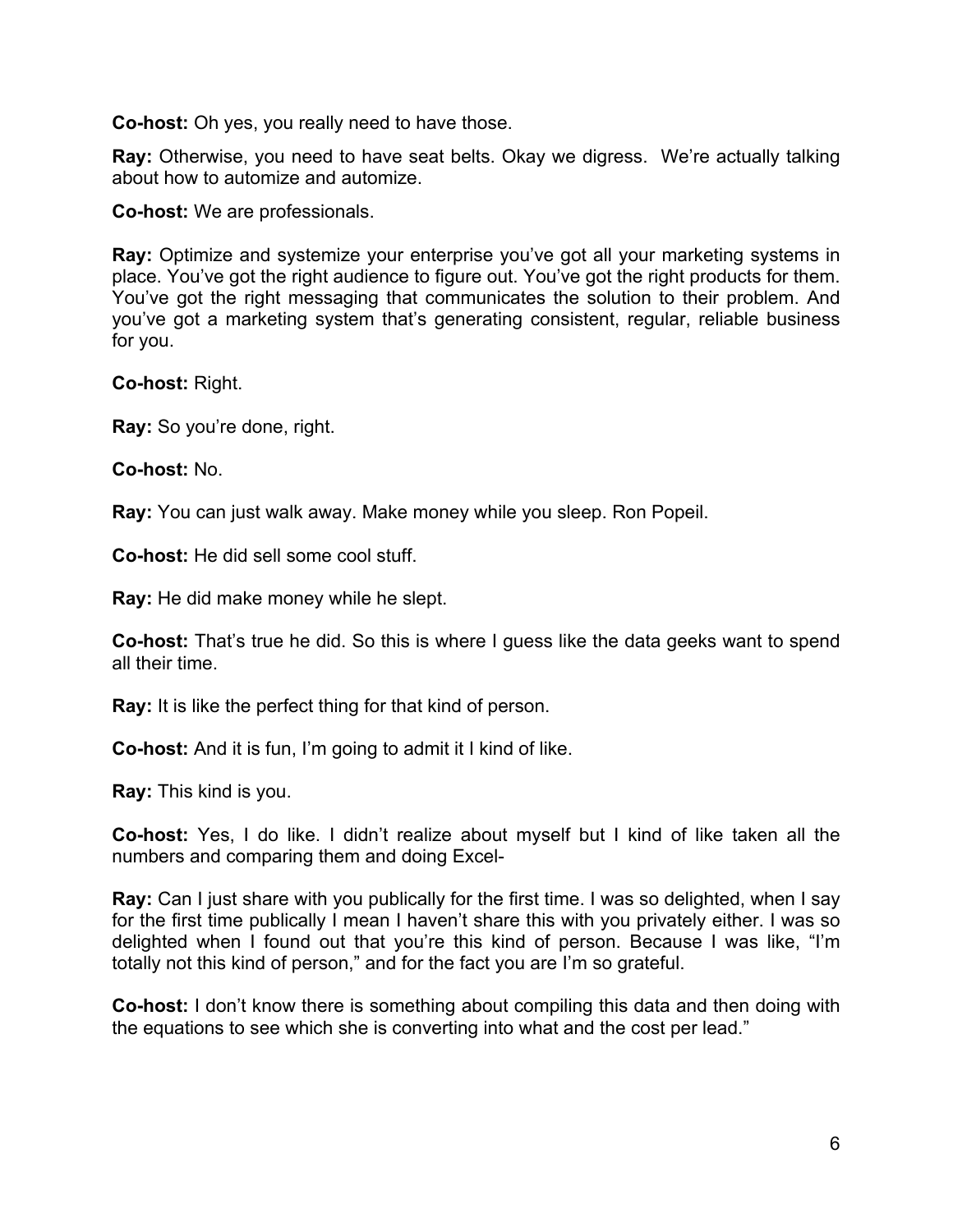**Ray:** So for people right now who are like, "What the heck are they talking about?" First they are talking about starships and now they are talking about something equally alien to me. Describe what we're talking about.

**Co-host:** These are stats and adjustments so you can't just -- we're assuming you've gone through all four phases you've done all that and now you're running these ads. You can't just let the ads run that would be inadvisable.

**Ray:** Even if they're doing well right now, they will begin to be less and less effective.

**Co-host:** You have to have a running in one of the terms we use as KPI, key performance indicator. So you have to identify the key aspects of your marketing in business that you need to keep track of to make sure that your businesses on course. So some of those standard terms that you've heard that we won't break down all of them right now but cost per lead which basically means how much does it cost for you to get someone into your funnel or your whatever.

**Ray:** Wait a second, I just saw something. Hey you, with your eyes begin to glaze over, pay attention. This is really important. Just listen for the next five minutes because this could change your life.

**Co-host:** Right [laughs].

**Ray:** Okay back to you now.

**Co-host:** Cost per lead but how much does it cost for you to get someone to opt-in your email list. That's what most people when they think of a lead that such what we are talking about.

**Ray:** That's why having an email list was free. You just give things away and people sign up and you make money by giving stuff away.

**Co-host:** Well, trying to you know, there is all sorts of small little costs. But for instance if you think your average because then people can calculate after they go the finals and people make sure sales after a while, you can calculate your average revenue per lead. Because not every lead is going to produce income for you but there will be an average that each lead will bring in money.

And that's super important because then you know how much you need to be spending on those ads. And if that number goes over, if you spend more to get the lead then each lead will on average bring you in then you need to shut that campaign down or adjust it or something.

**Ray:** And tracking all these numbers also allows you to know things like the cost per customer acquisition.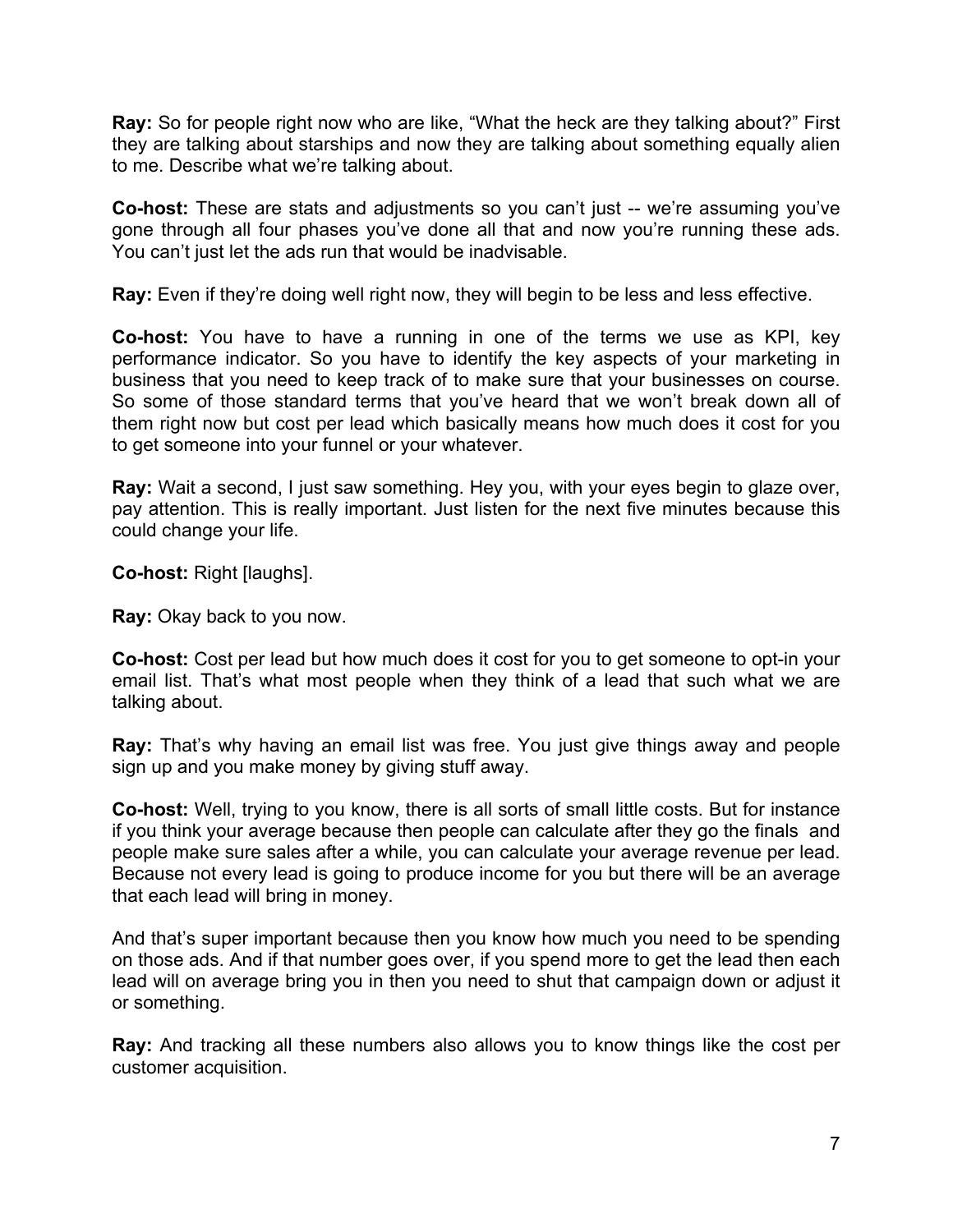### **Co-host:** Yes.

**Ray:** And that's different than what we're just talking about. And if you don't know the accurate number for that you may or may not be making money in your business you may think you are.

**Co-host:** If you're looking at your QuickBooks profit loss sheet you could be like, "Look at that I got tons of profit."

**Ray:** Don't trust that.

**Co-host:** Don't. That is like crazy fancy method accountants use.

**Ray:** That thing is like a snapshot of a moment in time but does not tell the whole story of your business.

**Co-host:** Yes. Who you're quoting when it says profit is theory, who was that.

**Ray:** Keith Cunningham. Profit is theory cash flow is reality.

**Co-host:** Yes. And so you need to keep track of that, a list of things you kind of think about is basically you need to log everything. Email sent, how many of those emails were opened, how many clicks do people click because as you stack those up against each other you can see after you done four or five campaigns. It can build an average of your list and how they're responding to your emails and you could see, "Oh that campaign tanged."

**Ray:** Well. And here is an example of what not knowing those things can do to you because this person you may recognize that we're talking about a conversation we had with you this is not criticize you at all, it's just an example of how important this information is. If you have been running a webinar campaign for instance and you say "It's not working I didn't make enough money."

And you don't know how many people clicked on the ads for the webinar, how many people opted in, how many of those people showed up, how many of those people watched free the entire webinar, how many people clicked on your offer even if the offer was just for consultation, how many people did you talk to, how many people bought, how much is it. If you don't know all these numbers you can't really tell if your campaign is working or which part of it may not be working.

**Co-host:** And that's the important part. You bring up good point and I know who you're talking about because I was there and a few other people may.

**Ray:** And we think the world of this person-

[cross talk]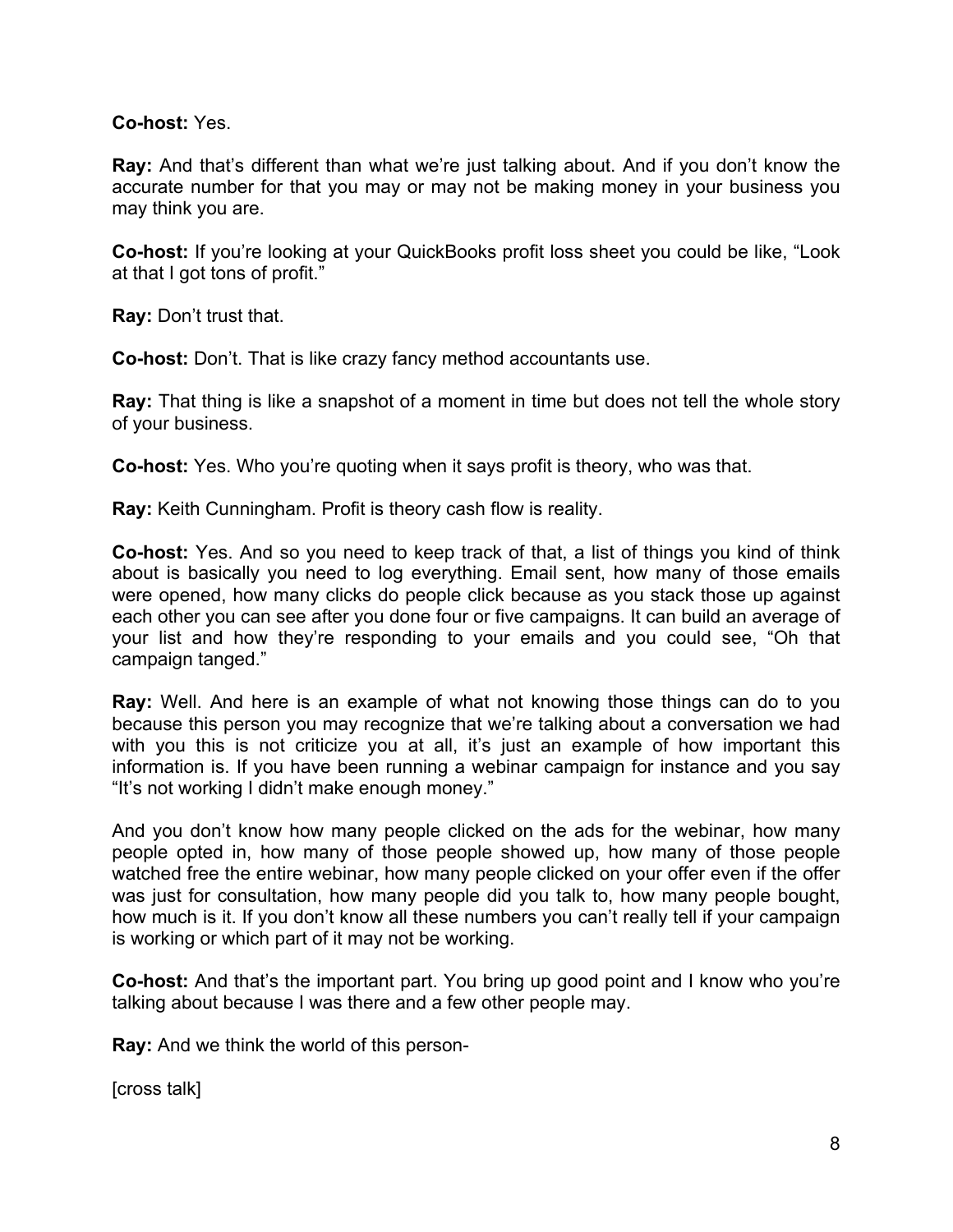**Co-host:** We've actually think they had a very powerful thing to offer people but there is a lesson in this example because once we start asking them questions about their campaign their initial question was, I don't think my webinar is working. And so what we had to go through okay, how are you getting people into those how, many people on the webinar, how you're getting them there? How many people are showing up for the webinar? And as we ask those questions we realize that the assumption was wrong. The webinar was working.

**Ray:** Yes.

**Co-host:** There was a messaging problem that was the break down because people were registering and getting on, and see if you aren't keeping track of that information-

**Ray:** You'll never know.

**Co-host:** You'll never know. Is it the webinar message or is it the ad to get people on the webinar. And you could spend tons of time trying to fix the problem by fixing the wrong problem.

**Ray:** And we run into this a lot. Many big successful businesses do this and the reason they can get away with it is that they have so much cash flow it covers over the errors.

**Co-host:** Right. And so you go through two things like you track emails, emails opens, ad clicks, opt-in conversions, the rate of opt-in to customer conversions how many push offs for webinars, when people leave, how many sales that you get for this type of webinar or video thing, what is your total conversion rate. And this helps you identify your weak links where things are breaking down.

And that's where you really start to get into the mechanics of things and you can just make small tweaks to, "Okay whom I advertising to. What is my email saying, what's the headline on my landing page I can just make that tweak? And that brings to another point where we split test things over and over again, you modified the headline to see if one headline.

**Ray:** Hang on one second. Hey you again, you're nodding off.

**Co-host:** [laughs]

**Ray:** Eyes upfront. This is important. Okay, so split testing headlines. What is that means, split testing a headline.

**Co-host:** So that means you use some pieces of software and there are a bunch different options, like lead pages has a built-in and bunch of different services have built-in that way too. But you basically put two version of the landing page, the sales page or whatever you're trying to test and let say you have two headlines for your sales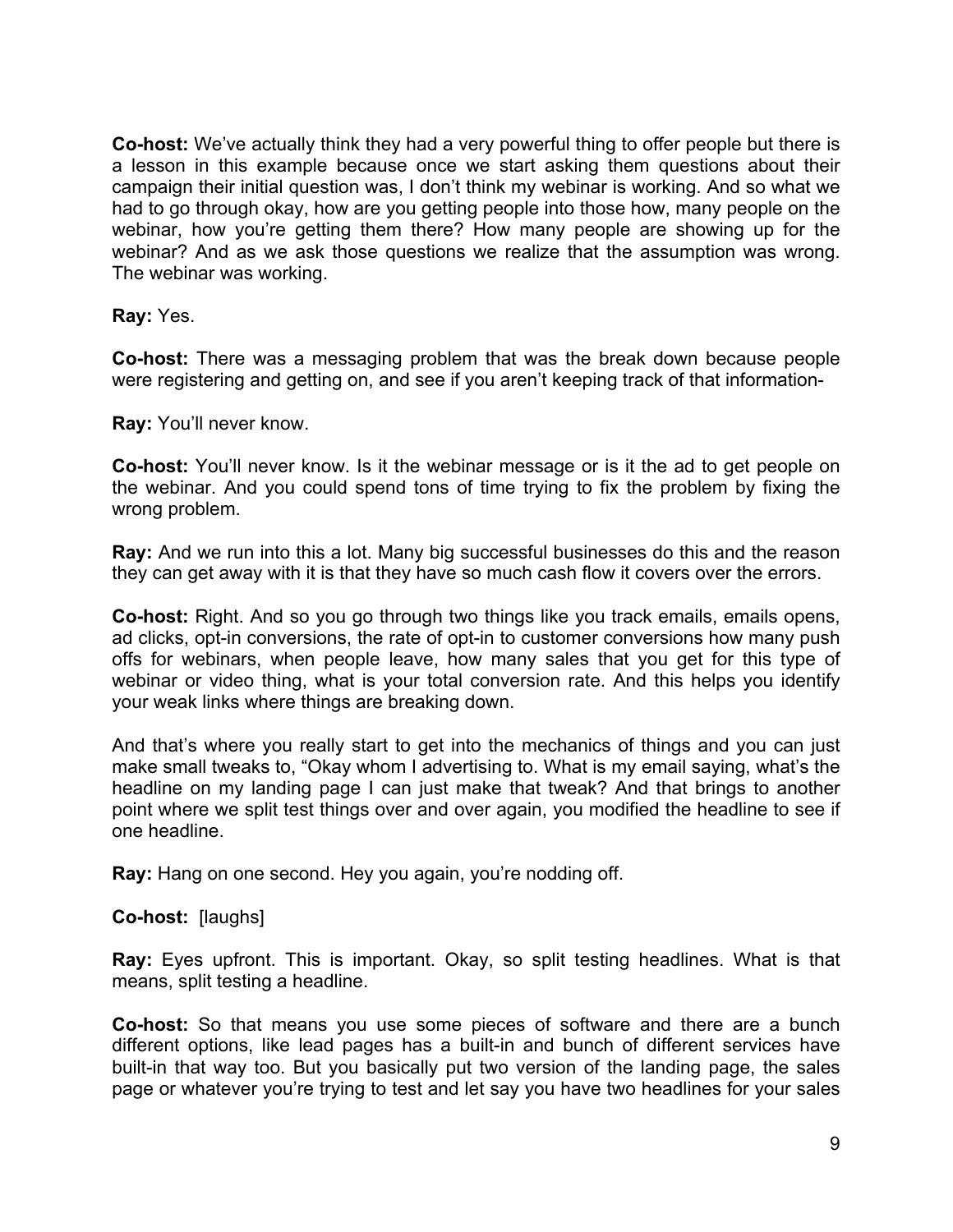letter or your landing page, your opt-in page and you don't know which ones going to convert better. May be you are even a little confused on what is your audience going to respond to better, which pinpoint.

Well you set up a split test and it will be based on the ratios that you set when people travel that URL it will automatically just pick. If you do 50/50 they will get version A and then the next person will get version B and the next person will get version A and then you can track how those two pages compare to each other. And the one that converts better has the better headline. And so then you can just move through as detailed as granular you want to get.

**Ray:** And you got to be careful, I don't want to step into anybody toes too much here but sometimes there are super nerdy people whom I love and they'll get all caught up and saying things like we'll lead pages. They have a pretty good split testing system but there is another one is better and this one does all these fancy other things and they gets so caught up in finding the right tool or recommending the right tool to you, they can scare you and make you think, "Well what I have isn't a good enough, I have to go and find something else."

The fact of matter is most businesses in my experience, my observation and having seen behind the scenes and lots of big medium and small businesses most of them don't do any of this.

**Co-host:** Yes. And that's a real problem. We call this phase five and it's a final phase and we can't talk about what you do. We'll talk about what you do like after this phase.

**Ray:** It is if you will the final frontier.

**Co-host:** The final frontier. But for any given product or service that you're running through this system this is going to be ongoing. Once you find the initial you get over the initial hump of phase five which is just finding like book of the bugs in your system and you work those out. Then it's not going to be nearly as much work but if you want to continue selling this product -- I don't know couple hours a week or may be few hours a month I'm not sure you got to have to -- at least have someone looking at these numbers to make sure that things are still working right.

**Ray:** Yes. Think about it like this, if you're flying, if you're a pilot of a jetliner and you set out for Hawaii from the West Coast to the US you don't just set your heading and then set everything in static mode and just sit back and wait to get to Hawaii. You're constantly monitoring your instruments for you position for the wind speed and resistances that your meeting. How far of course are you drifting?

You may cross corrections; they have two corrections, speed and engine power corrections. That gets you over time to the right destination. If you just set the cost and then just let things happen as they may, you will end up in the middle of the ocean somewhere.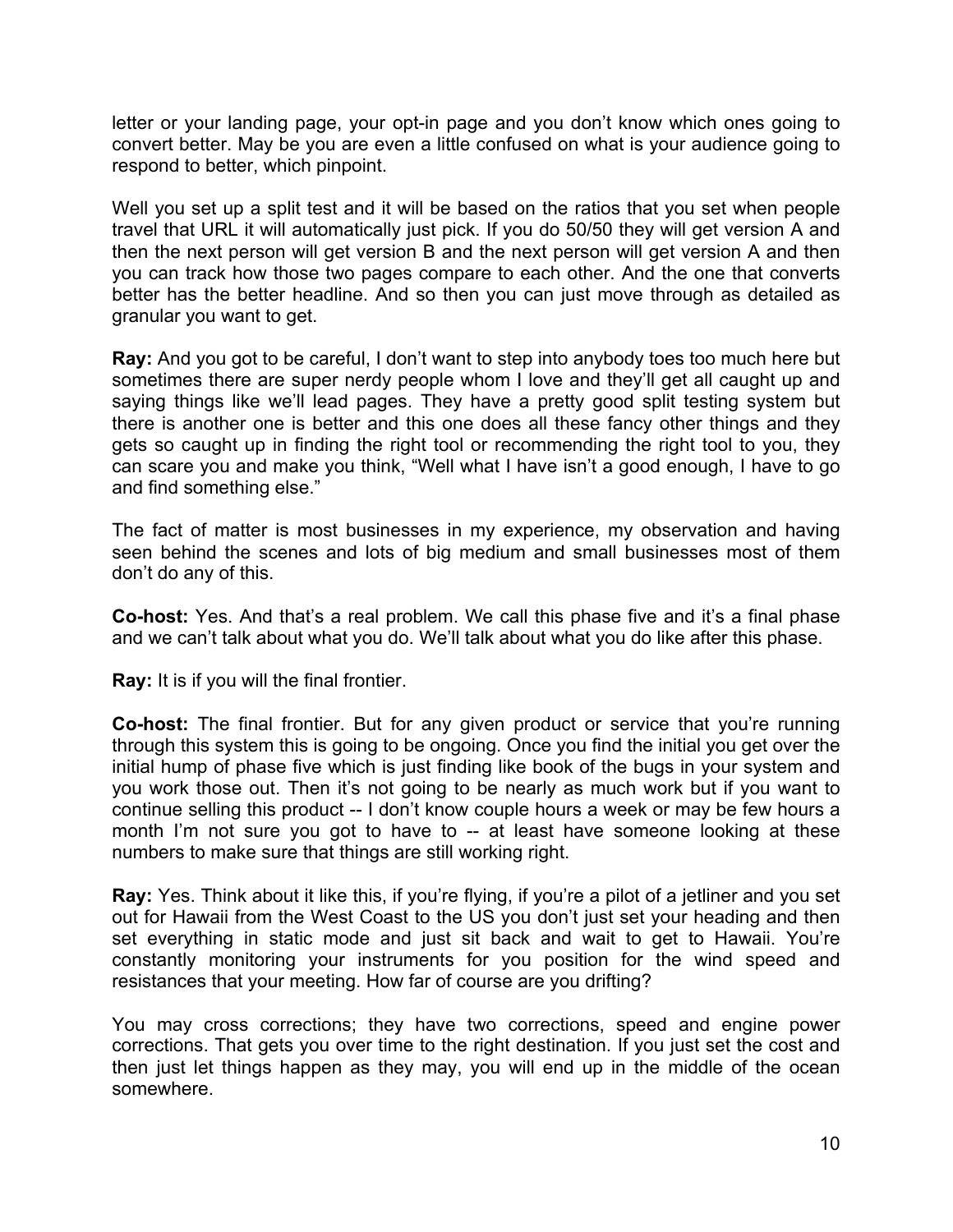**Co-host:** Right which is no one wants to actually like that analogy because just like the initial phases of phase five, where you have to start collecting all these information is like a plane taking off. There is a lot of work that goes in to take off, but once you get into the sky you can't just set in and forget it but it's not nearly as much work.

**Ray:** That's a whole metaphor.

**Co-host:** I know it's good.

**Ray:** We thought of it TM.

**Co-host:** TM, because the other side works to, when you get a wrap a product down are you going to land that plane?

**Ray:** Are you going to put that on the runway?

**Co-host:** Are you going to put that on the runway without crushing and burning?

**Ray:** I like it.

**Co-host:** Don't steal this anyone.

**Ray:** TM, they are plane metaphor TM.

**Co-host:** For business growth and sales.

**Ray:** Nobody has ever thought of it before.

**Co-host:** No of course not

**Ray:** Even with Pat Flynn with his book *Will it Fly*?

**Co-host:** No.

**Ray:** That's not what he is thinking about.

**Co-host:** No.

**Ray:** Well here is one angle of it but the rest of it TM. We're not talking about trance and little meditation either, TM.

**Co-host:** [laughs] Right that does raise the question of okay so I get up to cruising altitude, and I have my system in place for monitoring my flight path.

**Ray:** But there is like 100 things to monitor.

**Co-host:** Well I was going to say what now? More like so like, what comes after phase five? I was going to say well you have few options, A you got to constantly be monitoring the business to make sure the ads, you got to make tweet, you got to make course of directions, but if you got multiple products just go through it again. Go back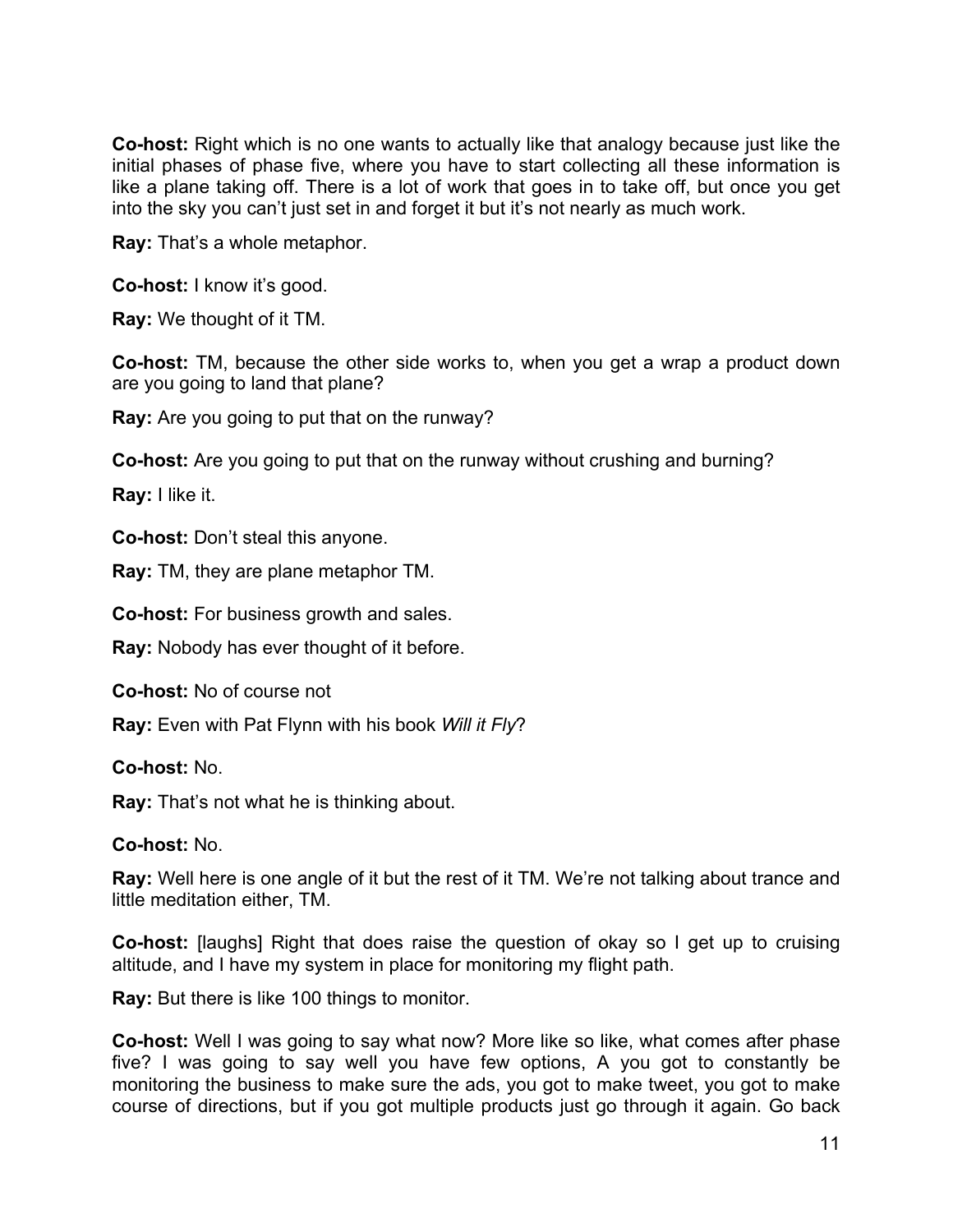through phase five, I mean go all through all the phases on a different product or whatever.

**Ray:** Correct, and even if you're the most valuable company in the world, Apple 100 bucks you can afford it.

**Co-host:** You can afford it come on.

**Ray:** You guys can actually send us the money, nobody else.

**Co-host:** Yes we buy so much stuff from you.

**Ray:** You can send us 100 bucks, but even if you look at their business, they regularly sunset products or takes them off the market. They regularly develop new products-

**Co-host:** Right with new marketing materials.

**Ray:** Sometimes it doesn't work well at first; I'm looking at you Apple watch.

**Co-host:** [laughs] Mobile me.

**Ray:** That just gives me a full body shutter, mobile me. I think watch will eventually turn out to be successful.

**Co-host:** Well it's still beating all the other smart watches.

**Ray:** That's true but I did stop wearing mine just for what it's worth which is about 100 bucks. You need to be thinking about the fact that there is going to come a point, where you are going to sunset or retire products and have to start new ones. Ideally to keep your cash flow going you'll want to start the project of the new product before all your old ones expire.

**Co-host:** Yes so you should be starting this now, and you might in a year or two need to go back to this process for the same product.

**Ray:** Now I'm already in phase five, I'm already in the, optimize and systemize my enterprise phase, so if I'm going to start a new product I just start from there right?

**Co-host:** No.

**Ray:** No that was a total set up no.

**Co-host:** That's a total set up.

**Ray:** You start with phase one at the beginning, you begin appropriately enough at the beginning, phase one.

**Co-host:** Yes and I was even going to say sometimes you have to do it again for the same product, because how many times has Apple released a new version of their MacBook Pro or some product, and their marketing materials are completely different?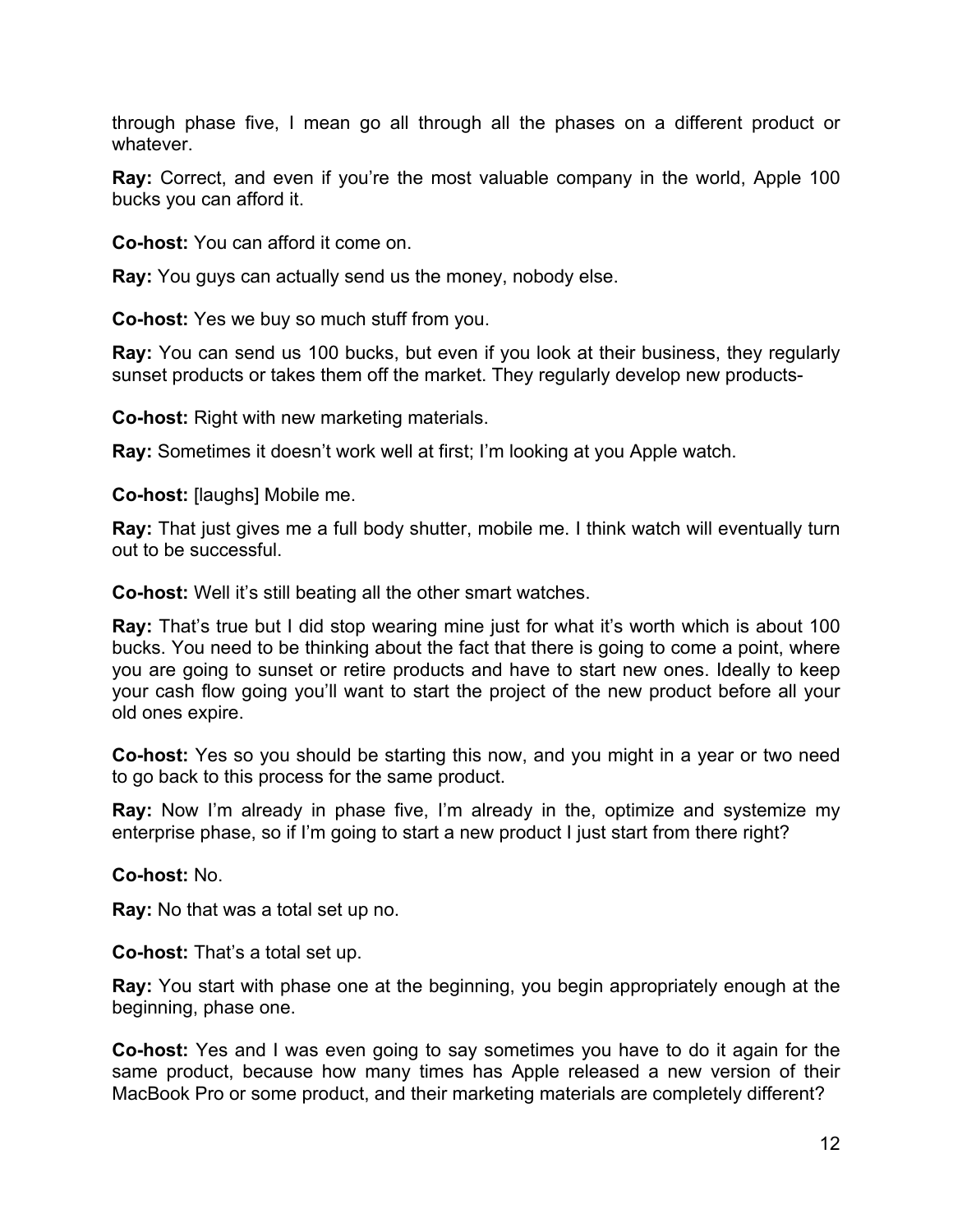**Ray:** Well and that's because the market place, the people that you're marketing to and the pain that they experience changes.

**Co-host:** And the language they use to describe that pain.

**Ray:** Changes, and so when they were marketing some of their early MacBook Pros the story was a lot different, than when they started marketing the new ones with the red on a display. Because suddenly people were very interested in the quality of the display they were looking at and that was one of their pains.

**Co-host:** Really so where do we go from phase five? Well until you sunset that product or you learn that product you got to continue to optimize it, but you just go back through the system for the next part whatever the next chapter is.

**Ray:** You can set the auto pilot but that doesn't mean the plane flies itself, just like it doesn't mean the car drives itself just the FYI. Auto pilot is only is you think of it like an automated assist. You still need the pilot just like in the car you still need the driver paying attention.

**Co-host:** Actually they're supposed to have their hands on the wheels to, do you know that?

**Ray:** Yes I did know that and I think the whole idea of naming an autopilot was probably not a good choice.

#### **Co-host:** No.

**Ray:** Driven by marketing but not driven by -- I think not driven by the best interest of the customer, because it lead people making assumption that's why you want to call it auto pilot. I'm getting out of track here but.

**Co-host:** Well that kind of gets into marketing as something you do for people not to them.

**Ray:** Yes we do say that and we mean it.

**Co-host:** Yes because that's a little deceptive.

**Ray:** That's a subject of another podcast. Now that being said I like e-learn mask, I like where he's leading us.

**Co-host:** I like what he's doing.

**Ray:** I like what he is doing; he's just a few stumbles along the way here and there.

**Co-host:** Just made some comments that I don't agree with.

**Ray:** That's correct but I've made some comments that I don't agree with.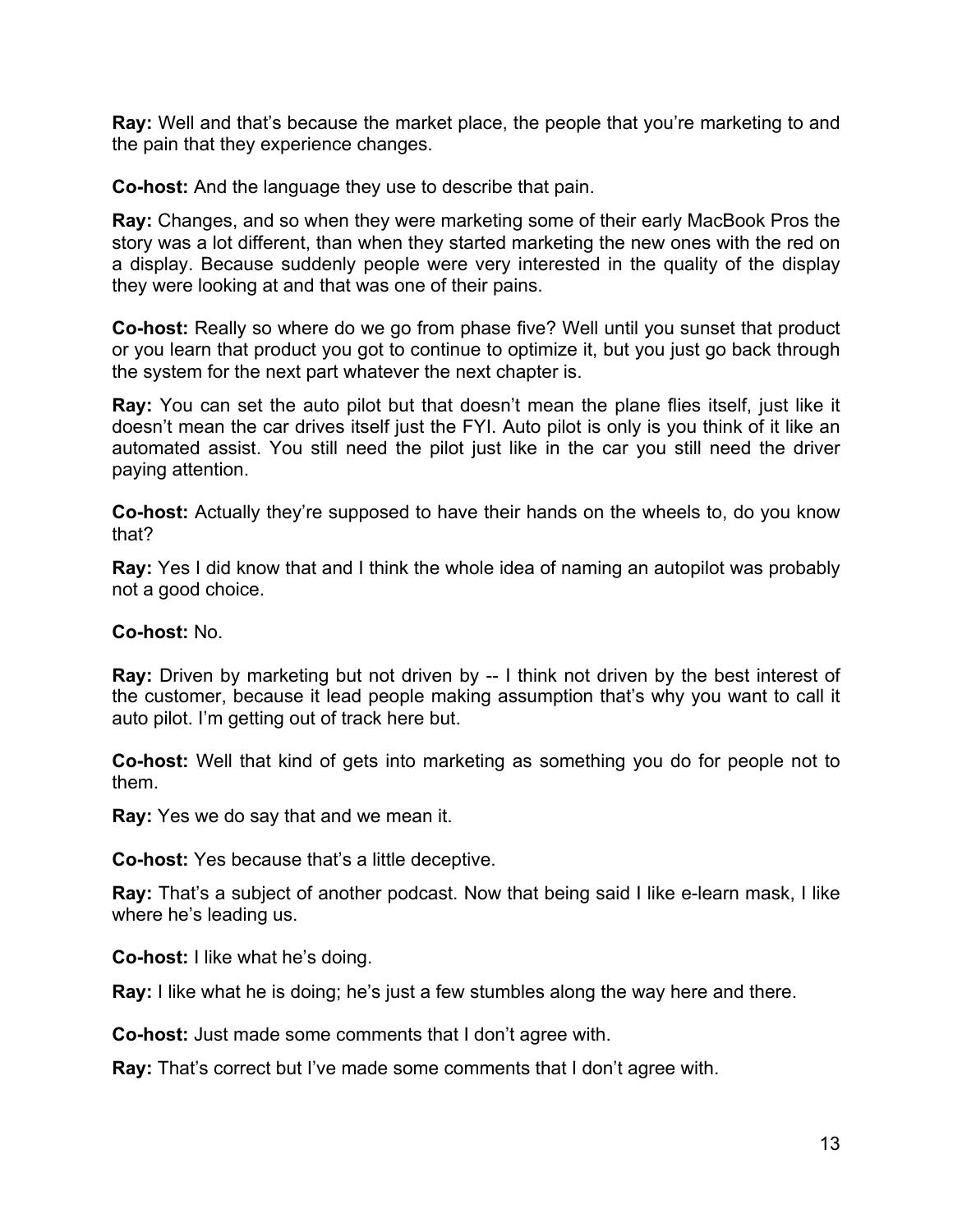**Co-host:** Right and he has really revolutionized the electric car industry.

**Ray:** He is really pushing us toward a more sustainable model of providing energy for the planet transportation and those kinds of thing, and we do need to be thinking about that. I wouldn't call myself a nut case when it comes to environmental issues, but let's be realistic. We live in an environment and if we don't take care of it we won't be able to live in it eventually. That's a problem and he's working on solving.

**Co-host:** Even if there was the -- to quote batman, even if there is just 1% that we think the environment is in danger because of humans, even if there is just a 1% chance that we're behind it, then we need to treat it as a threat because this it's our existence.

**Ray:** Because otherwise we'll get the environment we deserve not the environment we need. Okay we have really gotten off on a rabbit trail or off in to a bat cave.

**Co-host:** What happened to us? Well you killed a bunch of people and you forgot to smile.

[laughter]

**Ray:** Do little goggling you'll figure it out.

**Co-host:** I think that's a good place to end this episode. [laughs]

**Ray:** I think you are correct and for those of you who are confused, I believe the next week's episode will be better.

**Co-host:** All right if you'd like to help get the show into the hands and on ears of other people of-

**Ray:** Just because you want to confuse them even.

**Co-host:** That's just a weird image, if you want to help this get podcast into other people's ears.

**Ray:** We'd like to put our podcast into your home.

**Co-host:** If you'd like to help us do that, go on iTunes and subscribe please, and we'll give you some rating and review. If you put your real name on website we'll mention you at some point, because we haven't done that in a while.

**Ray:** At some point because we haven't done that for weeks, we're going to catch up.

**Co-host:** We have a whole episode of just reading reviews.

**Ray:** Just reading names.

**Co-host:** That won't be self-serving at all.

**Ray:** No.